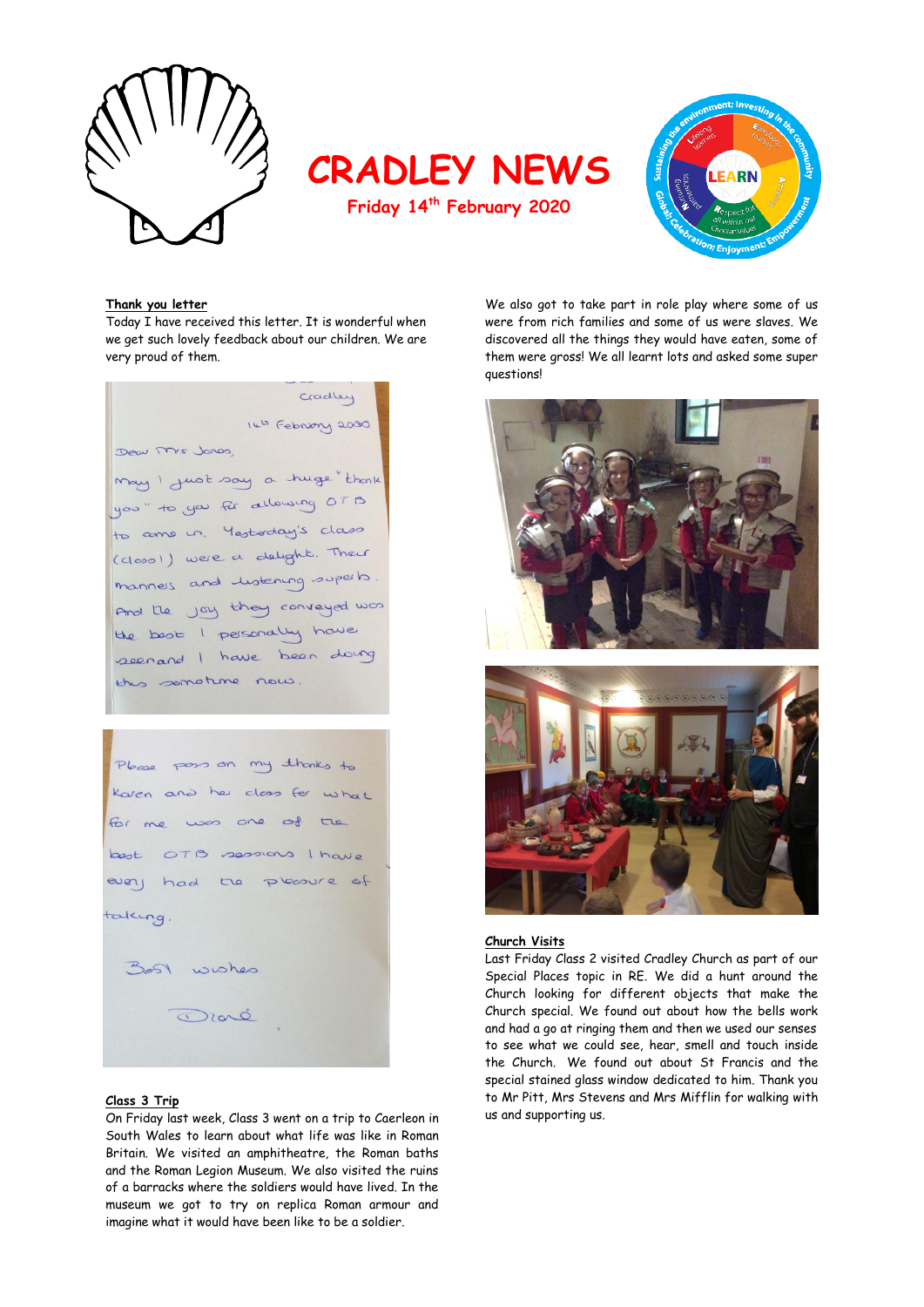

On Tuesday Class 1 visited Cradley Church. It was a cold wintery walk but warm and welcoming at the Church. We searched for different items in the Church that we have been learning about. We heard all about St Francis and saw a beautiful window that tells his story. We heard the bell in the clock chime, smelt the beautiful flowers and touched the cold stone font. Thank you to Mrs Blewett and Mrs Pinchbeck who came with us.



## **Reminder!**

Our whole school food policy states that children should only bring fruit or vegetables (e.g.carrot sticks) to school for snack at break time. KS1 children are provided with a free piece of fruit and KS2 can bring some fruit into school to eat at break time. Fruit based products such as winders and fruit flakes are not allowed.

Children should have a water bottle in school every day. Juice drinks should only be drunk as part of lunch.

Please be aware that chocolate spreads, such as Nutella and some cereal bars should not be sent in packed lunches as we have children and staff in school with nut allergies.

# **E-Safety Update**

Due to the increased number of devices being brought into after school and breakfast club, we have decided that children can no longer bring in devices from home, including mobile phones or iPads. Any devices brought into school should be left in the office until the end of the day.

#### **On-line Games and Apps**

Fortnite, Mine Craft, Animal Jam and Roblox are just a few examples of the games that children are known to enjoy playing. However, parents and guardians do need to consider the following:

- how age appropriate is the game's content? What might appear as an innocent children's game can often include adult themed scenes. Not all children are able to understand that this is inappropriate content or know how to remove themselves from the situation. For example Fortnite is recommended to be appropriate only for children of 12 years and over.
- how are the children interacting with other users as part of the game? Younger players will not have the judgement skills to be able to recognise that they may be interacting with strangers. Check the privacy settings and disable chatroom access.
- do you have parental access to your child's account? Games for younger children normally require a parental email to set up the game. It is worrying to learn that many children use fake email addresses to get past this security requirement when setting up their accounts.

Playing online games can be a positive experience and we would not want to stop our children enjoying these activities. However, it is so important that as care givers, we keep a regular eye on what our children are doing, that we talk to them about appropriate safety measures, how to identify possible risks and to tell an adult if they have any concerns.

#### **World Book Day**

Advanced notice - on March  $5<sup>th</sup>$  we will be celebrating World Book Day. The children will be able to dress up as one of their favourite book characters.

## **Food Bank**

We will continue to collect for the food bank this term. Tins, packets and toiletries will be very gratefully received. All donations can be placed in the box in the foyer.

## **Welcome Wednesday**

The Class 1 Welcome Wednesday will be held on Wednesday 26th February; Class 1 parents are invited into the classroom to share the children's work with them at 8.50am.

## **FOCS News**

A big thank you to everyone who came to the disco last Friday evening, the children had a great time! Thank you also for your clothes donations for Rags 2 Riches today, we will update you with the amount raised as soon as we find out.

Have a lovely half term!

## **Nursery**

This week in Nursery we have finished off our theme of weather with some fun activities. On Monday Lauren helped us practise our Maths using the sun and we had to match the correct number of rays for the sunshine. On Tuesday we enjoyed P.E with Katrina where we had our own multi-skills session. On Wednesday we made our own playdough and turned it yellow and orange to make our own sunshine's to take home with us. Thursday was very exciting as the local village toddler group joined us for the morning and the room was filled with love ready for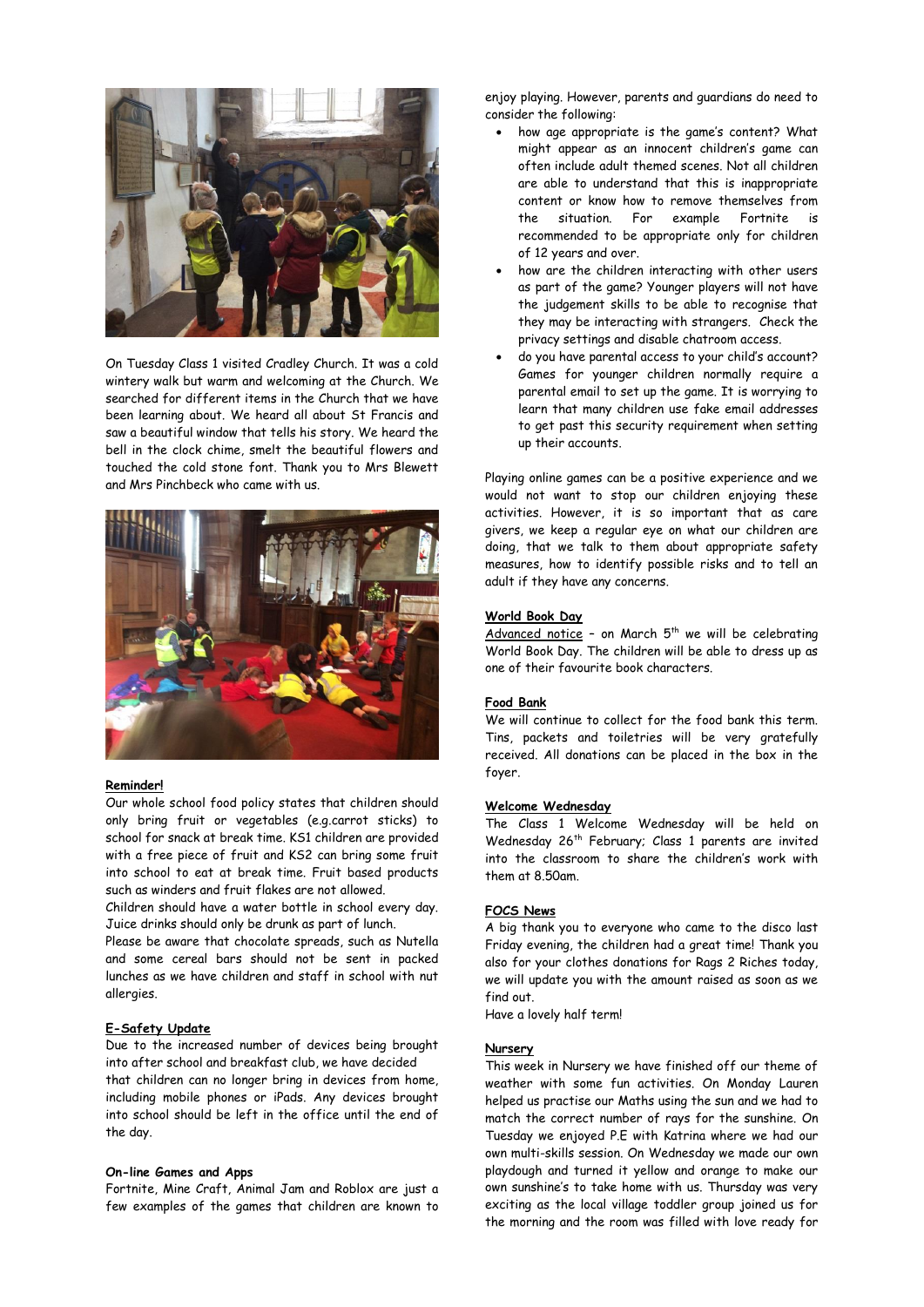Valentine's Day, we had lots of valentines craft out to play with and enjoyed playing with new friends. We finished off our term on Friday with making sun name pictures with Carol, where we cut up our names and decorated them onto sun pictures. We hope you all have a lovely half term.

## **Teeny Tots**

We are a friendly local toddler group that meets in Storridge Village Hall and occasionally at Cradley Nursery. We welcome little ones from 0-5, accompanied and supervised by their parents/carers, to stay and play. Please join us on Thursdays from 10:30-12, during term time, for a charge of £2 per family, which includes a craft activity, game, songs, snacks and drinks. Please come and join us!

### **Attendance**

Well done to Class 2 who've had 97.32% attendance this week. They get to look after Alfie the Attendance Bear next week. Please can we remind parents that late arrivals after the registers close at 8.55am count as a missed morning session and are included in attendance figures.

**Class 1 – 95.83% Class 2 – 97.32% Class 3 – 96.0% Class 4 – 96.26% Class 5 – 97.22% Whole School – 96.41%**

# **Value of the Month - Respect**

Be kind and honest and you will live a long life; others will respect you and treat you fairly (Proverbs 21:21).

Chosen by Mrs Kirkwood

#### **Head Teacher Award**

Rory Taylor & Thomas Exton for a superb performance as Tenzing Norgay & Sir Edmund Hillary and for showing excellent knowledge of their expedition to Everest

## **Stars of the week**

#### **Nursery**

Oscar Jackson for being kind and caring to others Finlay Maiden for being confident and independent **Reception**

Thomas Blewett for his persistence and pride Nicholas Hurley for his positive attitude

# **Year 1**

Johnny Duncan for showing a positive attitude and for co-operation in Maths

Frankie Taylor for super independent writing **Year 2** 

Ruby Cowell for thinking positively in Maths all week Oliver Eaton for being persistent when working on his adding and subtracting in Maths

# **Year 3**

Chloe Bagnall for determination in Maths this half term Oliver Blewett for great editing of work

## **Year 4**

Seb Seldon for taking a risk and writing an excellent narrative independently

Tommy Bishop for excellent independent writing **Year 5** Henry Jackson for amazing co-ordinate work Jacob Robertson for persisting with reading **Year 6** Eve Vipond for always showing commitment to learning and for great persistence in preparing her poem performance Laura Jones for 100% commitment in all she does

## **Dates for the Future**

**FEBRUARY Value of the Month - Respect**

## **Monday 24th**

Back to school Choir Cathedral visit **Wednesday 26th** Class 1 Welcome Wednesday **Friday 28th** ASC Film Night – 'Playmobil the Movie'

#### **MARCH**

**Value of the Month - Forgiveness**

**Monday 2nd** Big Write Week **Tuesday 3rd** KS1 girl's football @ JMHS 4-5pm **Thursday 5th** World Book Day **Friday 6 th** Choir Festival **Tuesday 10th** Eggstravaganza @ RGS for Year 5 **Wednesday 11th** Class 4 Collective Worship **Thursday 12th** Net & Wall KS2 @ JMHS 9-11am **Monday 16th** Big Sing Yr 5/6 **Tuesday 17th** Hi Five Netball @ JMHS 9.15-11am **Wednesday 18th** Class 3 Welcome Wednesday Friday 20<sup>th</sup> Digital Leaders Conference **Tuesday 24th** Last swim for Yr3/4 **Wednesday 25th** Class 5 Welcome Wednesday Yr 3/4 mixed football @ JMHS 4-5pm **Thursday 26th** ASC Film Night – 'The Secret Life of Pets 2' **Friday 27th** Whole School walk **Monday 30th** Bike Ability Yr 6 **Tuesday 31st** Bike Ability Yr 6